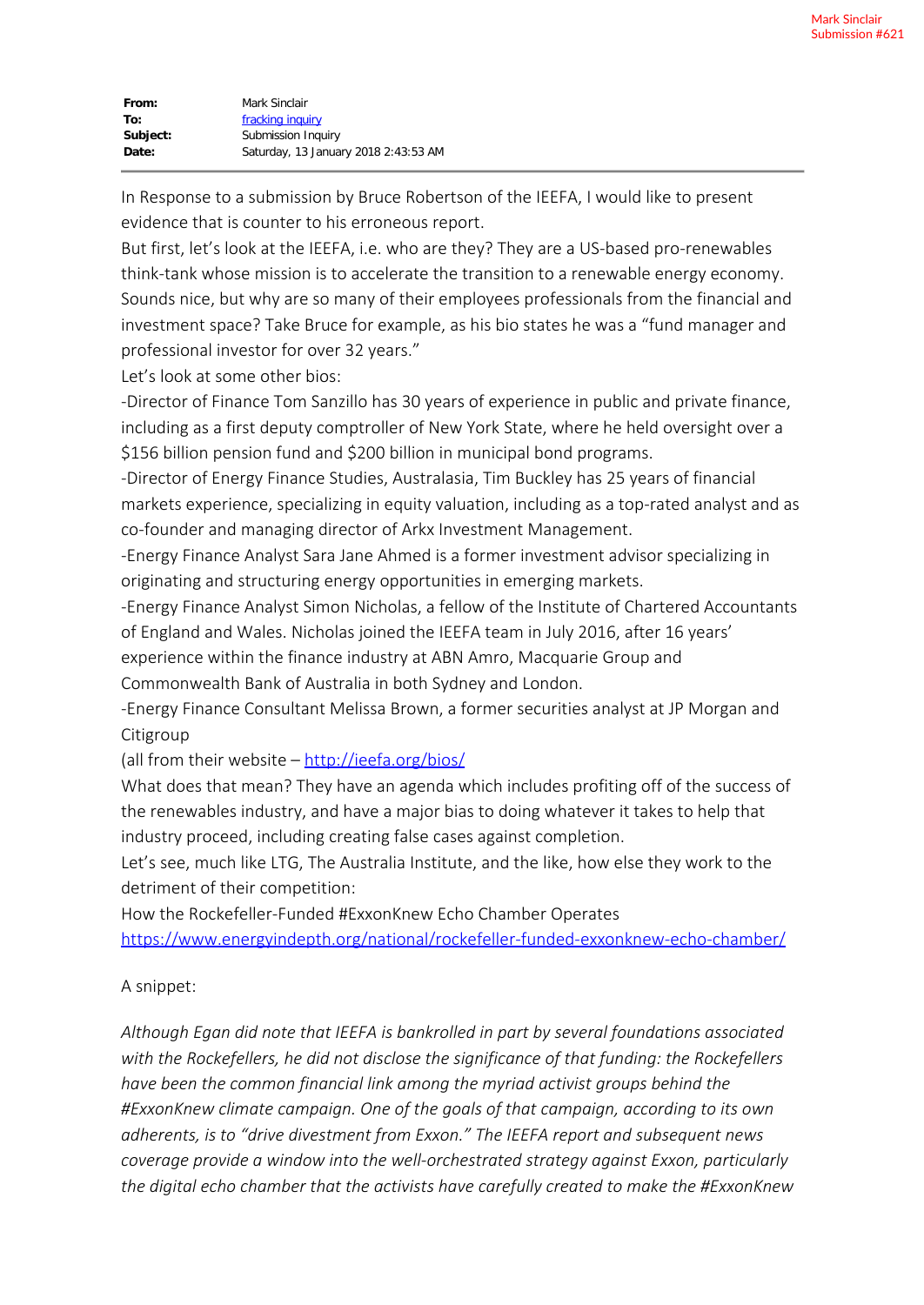*campaign appear much larger and significant than it actually is. Within minutes of the CNN Money story's release, the environmental activists pushing the #ExxonKnew climate conspiracy had jumped into action. Chief #ExxonKnew instigator Bill McKibben tweeted out the story, as did the co-founder of [350.org](http://350.org/), Jamie Henn. "Oof, that has to hurt," Henn wrote in reference to the CNN Money headline. Other members of [350.org](http://350.org/) promoted the story, as did the official #ExxonKnew campaign Twitter account. The Ceres Investor Network on Climate Risk shared the story a few hours later, along with the Occupy Wall Street account.*

## Very crafty indeed.

So back to Bruce's latest submission to inquiry, listed as Submission #526.

His take:

- There is a global glut of LNG that now extends out to 2030
- Excess supply and faltering demand
- The Global Gas glut keeps getting bigger and longer
- Globally the contract pricing mechanism is breaking down

But what does an actual credible agency like the International Energy Agency's research actually state:

- **Gas will grow faster than oil and coal over the next five years, helped by low prices, ample supply, and its role in reducing air pollution and other emissions.** In our new fiveyear forecast to 2022, gas demand will grow at 1.6% per year, a slight upward revision from last year's forecast of 1.5%. This means that annual gas consumption almost reaches 4 000 billion cubic metres (bcm) by 2022, from around 3 630 bcm in 2016.
- **Industry emerges as the main engine of demand growth, accounting for half of the forecast growth in global gas demand.** A growing use of gas in the chemical sector, strong demand for fertilisers in countries like India and Indonesia, and the replacement of coal by gas in a host of smaller industrial applications in China mean that industrial gas demand grows by almost 3% per year.
- **Many countries are reforming their gas markets to increase the use of gas and to attract new investments.** A diverse group of countries worldwide, including Mexico, China and Egypt, are moving ahead with important gas market reforms, allowing more private participation in the supply, transport and marketing of gas, and introducing thirdparty access to gas infrastructure. If implemented rigorously, these reforms can lead to more investments throughout the supply chain and generate more sustainable demand and supply balances.
- **The United States takes the lead on global supply as the shale revolution gets a second wind. The United States, the world's largest gas producer, will increase production more than any other country over the next five years, accounting for almost 40% of global output growth.** While overall US production fell in 2016, output from the Marcellus basin continued to grow, underscoring the ability of US gas drillers to counter the effect of lower prices by improving efficiency and producing more gas with fewer rigs. **<https://www.iea.org/Textbase/npsum/gas2017MRSsum.pdf>**